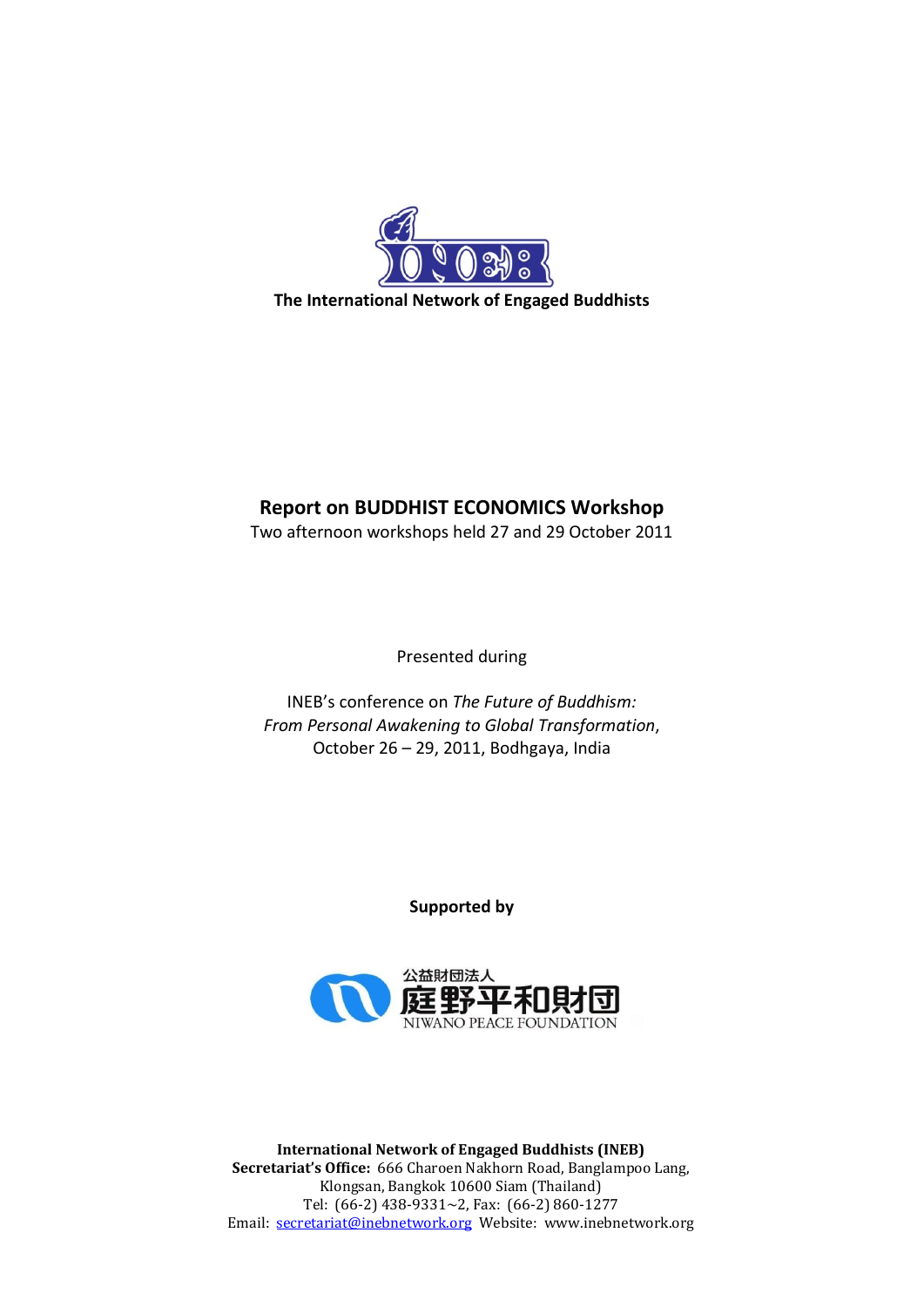#### **Introduction: Buddhist Economics in the 1970's**

Clearly Buddhist economics have existed since ancient times. However, it was in 1972 that E.F. Schumacher's book *Small is Beautiful: Economics as if People Matter,* though inspired by the traditional economy of Burma where he was stationed, cast a new light on a Buddhist approach to economics. Schumacher's book in combination with several other events marked a breakthrough of 'alternative vision' in that era. The Sathirakoses Nagapradipa Foundation (SNF, the parent organization of INEB) had been established in 1968 by Sulak Sivaraksa in Thailand. Also, the Club of Rome published the groundbreaking study entitled *Limits to Growth* during the same period, and the King of Bhutan mentioned for the very first time that *Gross National Happiness* was more important to his people than the Gross National Product. Quite significantly the *International Federation of Organic Agriculture Movements (IFOAM),* the global network of organic producers, traders and consumers groups, was founded in France in 1972.

## **The End of the 20th century**

At the end of the 20th century a new wave of innovations were unearthed: *Buddhist Economics. A Middle Way for the Market Place,* a standard book until today, was published by P.A. Payutto in Thailand in 1992. While Sulak Sivaraksa organized an international gathering titled *Alternatives to Consumerism* in 1997 which brought together an enormous diversity of groups contributing to shaping a new society. Among many other things *Alternative to Consumerism* resulted in the start of Social Venture Network Asia (Thailand), a lively network of responsible business leaders. This was the same year that David R. Loy published his book *The Great Awakening. A Buddhist Social Theory.*

### **Buddhist Economics in the New Millennium**

In 2004 the first international conference on Gross National Happiness was organized by the Centre for Bhutan Studies in Bhutan capital of Thimphu. SNF was invited to the conference which lead to the 3<sup>rd</sup> international conference on Gross National Happiness (GNH) being held in Nongkhai and Bangkok, Thailand. This event forged a link between the GNH Movement and INEB; Dharmachari Lokamitra (India) and Harsha Navaratne were speakers. Harsha, who became the new chairperson of INEB's Executive Committee, brought an interreligious delegation from Sri Lanka and a group of illuminating artists to the conference. A unique informal INEB meeting on Burma was held at GNH3 where references were made to E.F. Schumacher's observations on Burma in the 70's; and how Burma could possibly transform its relative isolation from the world economy into a future advantage.

In that same period the Hungarian economist Laszlo Zsolnai founded the Buddhist Economics Research Platform (BERP) together with Apichai Puntasen (Thailand) who later organized a Buddhist Economics conference in Ubon Ratchathani University. USA-based member of the platform is Joel Magnuson (USA), author of *Mindful Economics. How the US Economy Works, Why It Matters, and How It Could Be Different* (2007). Professor Laszlo Zsolnai edited a standard work released in 2011 titled *Ethical Principles and Economic Transformation – A Buddhist Approach.*

The School for Wellbeing Studies and Research was established in Thailand as a result of the GNH3 conference. The three founding partners were Chulalongkorn University, Faculty of Political Science, Bangkok; the Centre for Bhutan Studies, Thimphu, Bhutan; and the Sathirakoses Nagapradipa Foundation, Bangkok. The School's first activity involved organizing the visit of Nobel Laureate Joseph E. Stiglitz who had earlier commented on the 2008 crisis that "The Fall of Wall Street Is to Market Fundamentalism What the Fall of the Berlin Wall Was to Communism".

It was in this context that the School for Wellbeing arranged public events in Bangkok with Vandana Shiva who spoke on *Earth Democracy, Sustainability, Justice, Peace* (the title of her book translated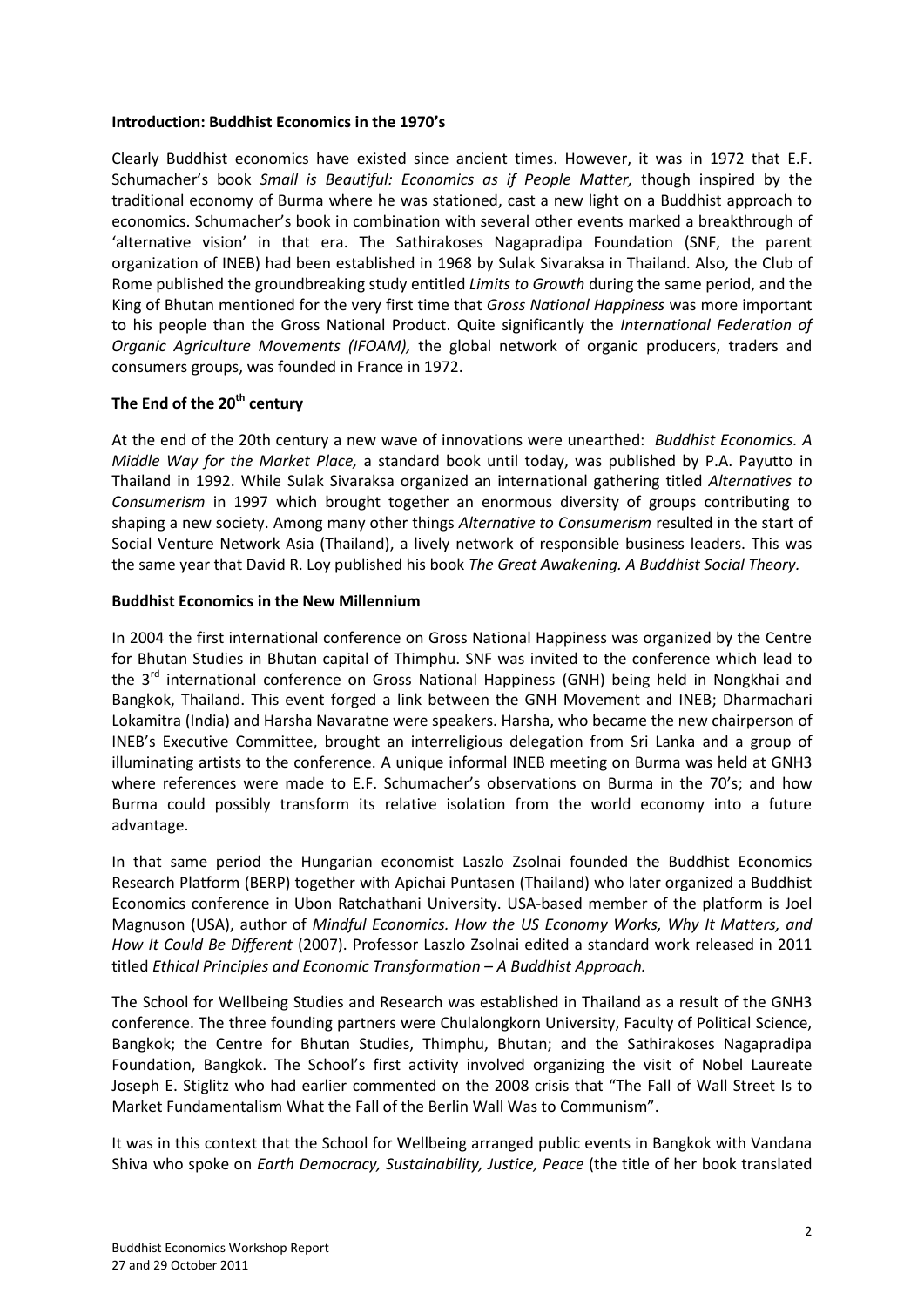into Thai by Suan Nguen Mee Ma publishers) and Helena Norberg Hodge who later showed her wave-making film *The Economics of Happiness.*

Vandana Shiva inspired the School for Wellbeing to start a new project *Towards Organic Asia organic agriculture as the heart of global transformation* - including partnerships with organizations in the Mekong region and participation in the IFOAM World Congress *Organic is Life* in Korea. She also visited Bhutan where she gave her full support to the "Bhutan 100% Organic Country" policy launched with passion by Prime Minister Jigmi Y. Thinley. Remarkably, during its visit to Burma the *Towards Organic Asia* delegation met business persons active in the organic movement who cherished the same vision for Burma as the Prime Minister promotes for Bhutan.

Within this framework the idea of a Buddhist 'social investment fund' was initially explored at the INEB conference in Chiangmai in 2009. The idea was significantly strengthened by the publication of the Sulak Sivaraksa's new book *The Wisdom of Sustainability. Buddhist Economics for the 21st Century* followed by him receiving the prestigious Niwano Peace Prize in Japan.

Suddenly the Royal Government of Bhutan took the initiative consistent with adopting their Resolution on Happiness dubbed the "Millennium Development Goal 9" by the UN General Assembly. This goal was designed to start a process of replacing the Bretton Woods system (1944), including the World Bank and IMF, with a new global financial architecture based on a sustainable economic paradigm (Rio+20 document of Bhutan). A first meeting at the UN Headquarters in New York has been convened on 2<sup>nd</sup> April 2012!

With this in mind, the Exchange Platform *Re-thinking Property. Pathway to a Well-Being Society scenario?* co-organized by the School for Wellbeing and INEB, in Bangkok, August 2012, became a unique event. Where to start? How to get it all together? The exchange platform included a workshop on economics with Apichai Puntasen, Silke Helfrich (Germany; Commons Strategy Group), Sathis de Mel (senior NGO strategist, Sri Lanka), Prida Tiasuwan (Pranda Group, Thailand; Advisor, Social Venture Network) and Jacques-chai Chomthongdi (Focus on the Global South). As well as scenario-building and Well-being Society workshops with Nicanor Perlas (Philippines), Leif Olsen (Sweden) and Takayoshi Kusago (Japan) preceded by a presentation on the Gandhian concept of *trusteeship* by UNDP legal expert Sudarshan (India). All contributing to a complex intercultural and interdisciplinary exchange.

### **INEB conference in Bodhgaya**

During INEB's biannual conference at the historic city of Bodhgaya, India, which is the place where the Buddha attained enlightenment, concrete progress was presented by launching the Right Livelihood Fund. This was a realization of the Buddhist approach to 'social investment' previously discussed in Chiang Mai Thailand in 2009, as well as at the Executive Committee meeting in 2010. In addition to these discussions, a Buddhist Economics workshop was held at the biannual conference during two afternoon sessions on October 27 and 29. The first session was entitled *Exploring the Buddhist Economics Landscape* and the second session was entitled *Analysis and the Way Forward*.

The Niwano Peace Foundation supported the workshop as an opportunity for active learning and exchange by key people. This report specifically summarises information regarding the workshops content and finances.

The purpose of the workshop was to:

Conceptualize and initiate a long term cooperative **INEB network facilitating 'Buddhist**   $\bullet$ **Economics' initiatives and exchanges of insights, experiences and analysis**.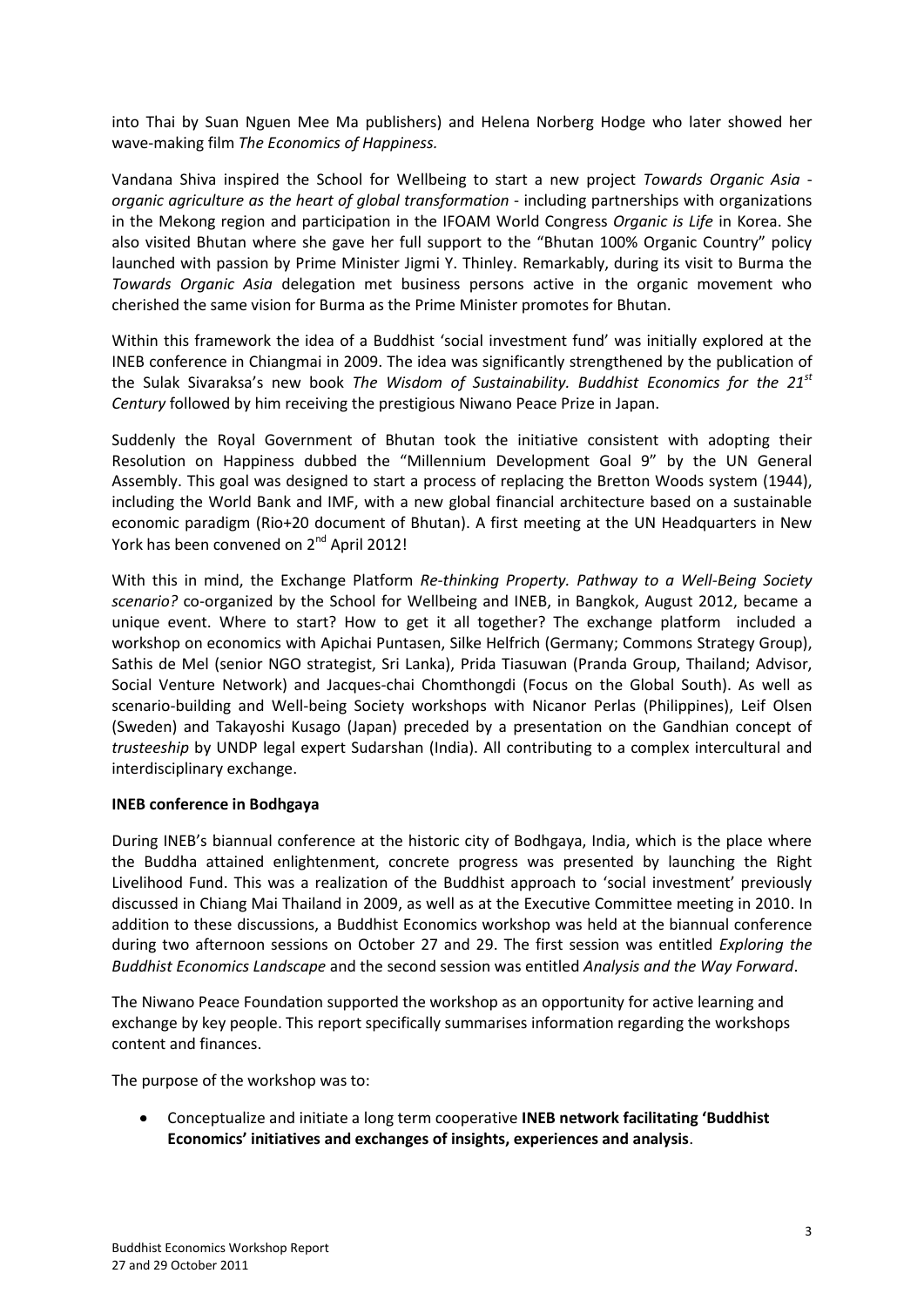- **Develop an action-research framework** with Buddhist characteristics to clarify, strengthen  $\bullet$ and **promote 'Buddhist Economics' as a creative "player"** within
	- o multi-cultural
	- o intra-disciplinary
	- o inter-religious and
	- o multi-sector dynamics (\*business sector, \*governments and \*civil society)
- **Explore how new insights can be gathered and made available as training programmes, coaching services, action-research assistance.**
- To **shape exchanges with groups dedicated to Buddhist economics-on-the ground**: as discussed in the INEB conference workshops on organic agriculture and green marketing, right livelihood social enterprises, empowerment of marginalized groups, and waste management, etc., as well as conceptual exchanges with the Buddhism and Climate Change initiative regarding the upcoming Rio 20+ discussion on the "Green Economy". To co-create a common support network.

Summaries of the four individual presentations are available below:

*Overview of New Academic Insights and Emerging Networks Professor Apichai Puntasen Former Dean, Faculty of Economics, Thammasat University, Bangkok, Thailand*

According to professor Apichai, inequality and injustice are relatively minor problems in Buddhism as they are not causes but effects. Nonetheless, a Buddhist must not take a lukewarm position when confronted with immediate injustice and inequality as one contributes to causing the situation to continue by in-action. However, instead of confronting the situation head-on, one should carefully examine the situation and identify the deeper causes, as well as trying to address them with *pañña*  (wisdom) in a peaceful way. This point of view raises the question on what should be the specific role of INEB in realizing Buddhist economics.

Professor Apichai encouraged extending networks beyond existing borders of religions, beliefs and secular philosophies. This is possible as long as those in the networks clearly understand that sharing *pañña* is the way to address human ignorance and the misconceptions entrenched in conventional economic systems.

All the activities must be in the form of Buddhist economics on-the-ground starting from moderate consumption for everyone, and production that considers all forms of externalities or, in short, social costs and benefits. The distribution of output should not be based on marginal productivity but based on addressing real, essential needs. These activities can range from internet-based activities where useful knowledge of all forms is shared, to sustainable agriculture, manufacturing, as well as services. The problems and experiences of all these activities must be shared within the networks and beyond.

Professor Apichai concluded that Buddhist economics is the way to save the world from ignorance spread by mainstream economics through *pañña*. INEB's growing network can co-constitute Buddhist economics as an important realization of its engagement. The best way for such engagement is to give *pañña*, or ethics that can be commonly shared by major religions and beliefs, including secular philosophies. Although INEB should not overlook challenges of immediate social injustice and inequality, it should not spend too much effort on winning many minor battles and losing the opportunity of winning a major "war". (More detailed information for Professor Apichai's presentation is included in the appendix.)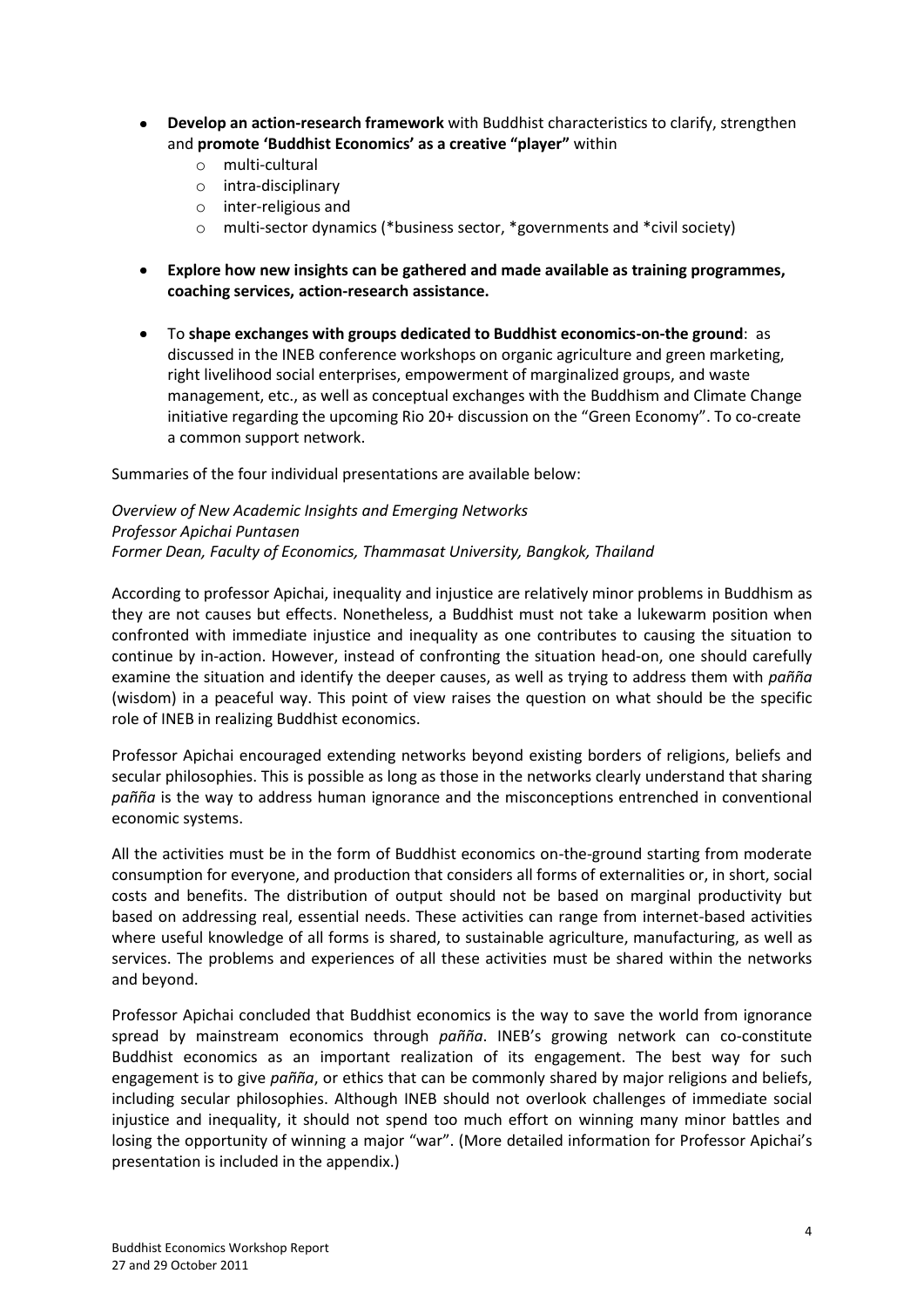### *Buddhist Economics and Gross National Happiness Siok Sian Pek Dorji, founder of Bhutan's first NGO – Bhutan Centre for Media and Democracy Thimphu, Bhutan*

Global capitalism has made the pursuit of profit the over-riding reason of life in a rich world where many poor people live. In the US –  $1\%$  = own more than 40% of the country's wealth and take home a quarter of the country's income. The developed world is consuming most of the world's resources. "We live in an age of unprecedented wealth and also increasing discontent" – Jeffrey Sachs.

The Occupy Wall Street movement or "We the 99%" is a clear expression of discontent. Joseph Stiglitz addressed the occupiers: *"The top 1 percent has the best houses, the best educations, the best doctors, and the best lifestyles. But there is one thing that money doesn't seem to have bought which is an understanding that their fate is bound up with how the other 99 percent live. Throughout history, this is something that the top 1 percent eventually does learn. Too late."*

Gross National Happiness is not only a national philosophy of Bhutan, but a powerful idea addressing the current economic paradigm. However, we have to distinguish "Disney happiness" or the type of feeling good made popular by the media from "happiness" as broad and complex term pointing at "meaning".

In Bhutan Gross National Happiness (GNH) has evolved from a concept to a concrete policy tool. The GNH Commission applies a GNH policy screening tool before any proposal can be adopted by the government. The GNH policy screening tool was developed by the Centre for Bhutan Studies which formulated screening questions covering nine domains of GNH. All policies and projects have to be screened to test their applicability in enhancing the values of GNH, for example, questions on equity or matters related to economic security such as: Will the project favour higher income groups more than lower income groups? What are the differential effects on income groups? Will lower income groups be favoured more than higher income groups?

Conclusions: Global happiness is based on inter-connection through the human spirit. There is a strong need for personal centering in spirituality. The definition of happiness has to be reframed. Can we develop a new collective imagination? Not anti-material/consumerist but pro certain values? However, we have to be realistic as socio-economic development is a major pillar and basic needs must be met. Ultimately, we need to learn how to live happily in a crowded world ensuring there is enough for everyone.

### *A 'Turning Point' in Japan*

*Professor Jun Nishikawa, Waseda University, Tokyo, Japan*

The atomic disasters in Fukushima are a consequence of top-down (politicians-bureaucrats-business sector) development policies adopted by Japan after World War II, according to professor Jun Nishikawa, that were geared on high capital accumulation and consumption through an exportoriented strategy. The centralist development strategy based on nuclear power was supported by huge propaganda telling citizens in less developed regions of Japan that "atomic power is always safe, bringing prosperity and a bright future to the region". This false rational of the atomic power structure was imposed on rural areas. In conclusion, professor Jun stated, the atomic incident was clearly a human-made disaster, not a natural disaster although it was triggered by an earthquake tsunami.

The value-system needs be shifted from a worldview based on material wealth to a life-style centered on spiritual values. This shift will lead to a decentralized world of "conviviality" leading from elite power structures promoting efficiency and competition, and consequently exhausting the environment and the workforce, to a *Bhavana* economy guided by inner development (opening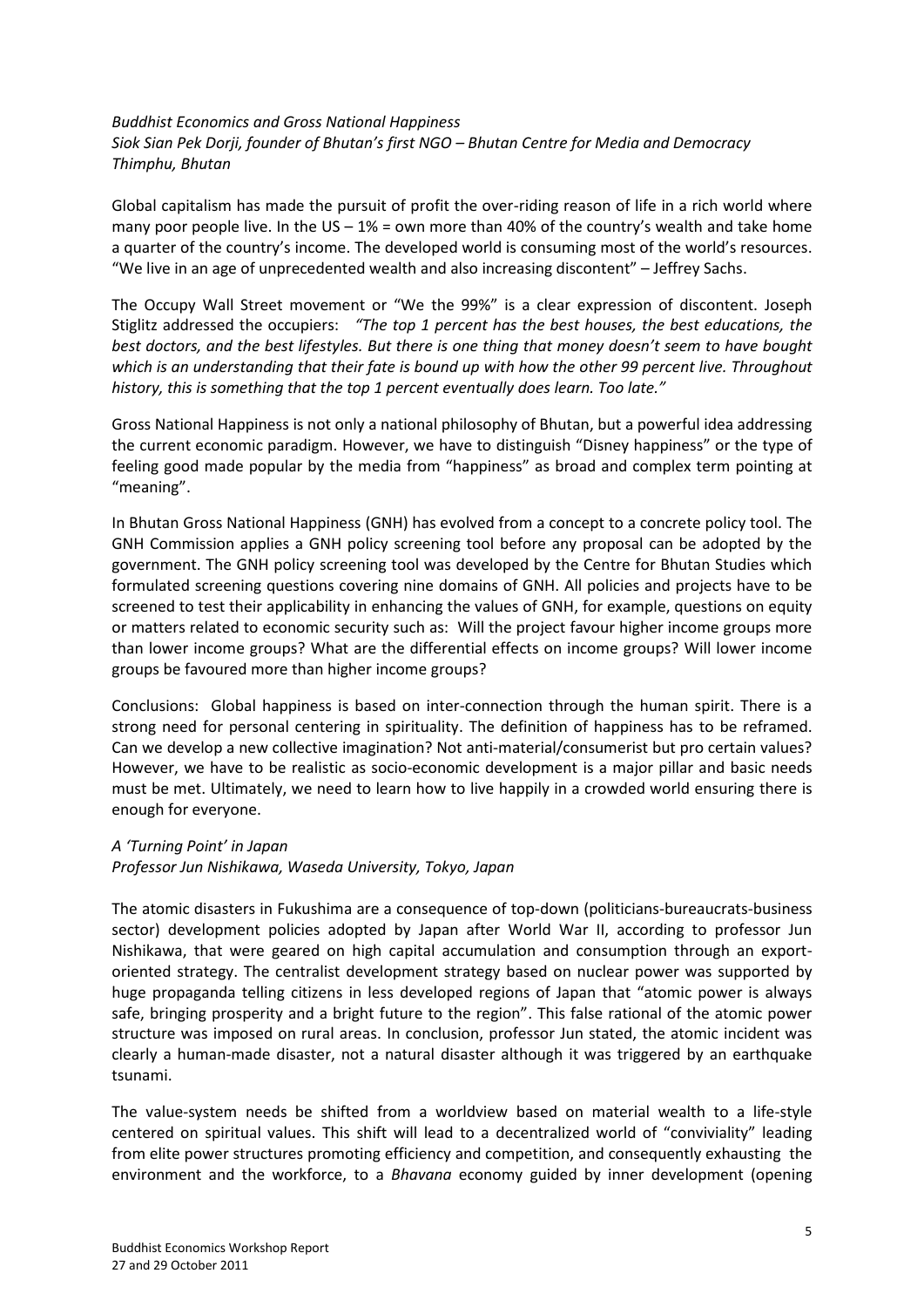oneself to the common truth), changing values and ultimately towards genuine sustainability. From this perspective, the emerging leading values will be compassion, mutual support, care and nonviolence.

At a more practical economic level this includes creating employment through encouraging social enterprises. An enabling policy development environment, not "developmentism", is needed to secure this economy of "conviviality".

### *Buddhist Economics: A New Perspective on 'Development' Professor Hisashi Nakamura, Ryukoku University, Kyoto, Japan*

Professor Nakamura's vivid concluding presentation highlighted that, in addition to perspectives mentioned earlier during the workshop, two approaches to economics can be recognized that are based on materialistic and on non-materialistic conceptualizations. Under the materialistic conceptualizations two "schools" can be distinguished: maximizing profits are typical for the orthodox neo-classical school (the major stream); and promoting minimizing consumption by the orthodox Buddhist school (minor stream).

Non-materialistic perspectives open insight on:

- a. *The Sustainability of Circularity* using the example of the role of the salmon who carries its "mission" against the gravity of the earth, nutrients from the oceans to land surfaces and mountains where they contribute to the strength of eco-systems.
- b. *Appreciating Diversity* which results in Buddhist economics attributing equality to breadwinners within economic organizations as well as to non-earners like pregnant women, children, elderly persons, sick persons and persons with disabilities.
- c. *The Dynamics of Buddhist Economies Rests upon Creating Relationships*. This can manifest in self-employed initiatives and co-operative enterprises, as well as the way they are interconnected with each other through local communities, mindful markets and supporting networks. From this perspective labour comprises alternatives of working for intimate people (unpaid), working for initially unknown people (self-employed) and of working for employers (wage earners).

Professor Nakamura concluded that Buddhists Economics should be based preferably on interrelationships within community life rather than on individual efforts and ethics. Activities beyond the scale of communities could be managed by network-organizations or "federations of communities" which uphold the principles of common property, rather than by a state-owned public sector.

### **Post Conference Progress**

Following the conference gradual progress is being made on developing an *INEB strategic plan on Buddhist Economics*. A plan may be presented at the INEB Executive Committee meeting hosted in Japan, 6 – 10 November 2012. The strategic plan may be comprised of three elements:

- Generating innovative knowledge and wisdom enlivening the academic network
- Operationalizing the Right Livelihood Fund and nurturing it as an action-research platform: exchange of experiences
- Campaigning and expressing critical analysis; advocacy for transformation

On 3 January 2012, Dharmachari Vajraketu (Triratna Buddhist Community, UK), founder and managing director of *Windhorse: Evolution* – a successful Buddhist enterprise, was in Bangkok and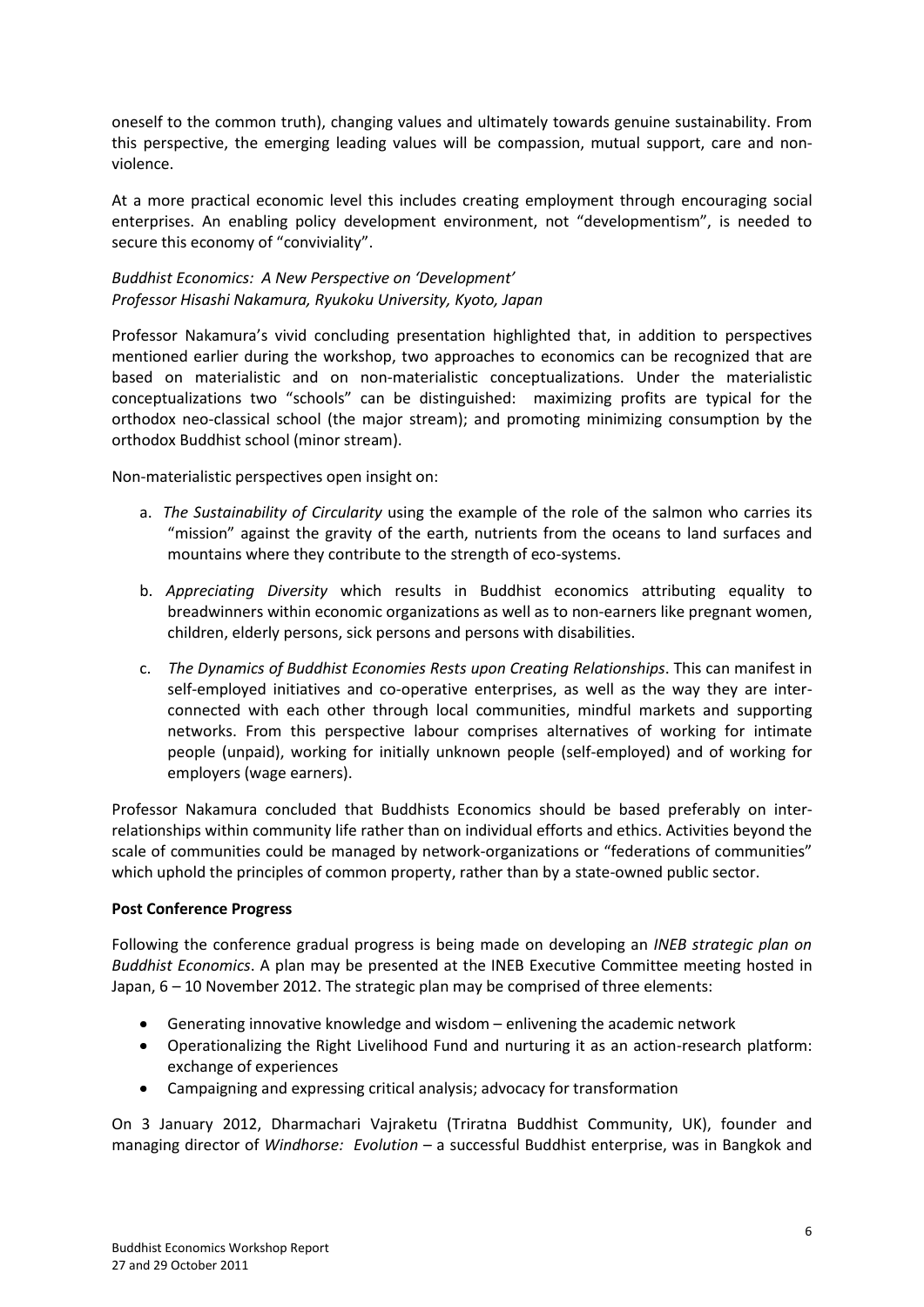shared his rich experiences with the pioneers of the Right Livelihood Fund initiative regarding conducting business with mindfulness.

The network will be proposed to the joint meeting of INEB's Executive Committee and Advisory Council in Japan in November 2012 which will take incorporate input from activities during the coming year (e.g., David Loy; Bhutan UN meetings; Rio+20 etc.).

An important debate around the workshop on *Buddhism in India* focused on traditional communities as potential core level for addressing caste discrimination, and the danger of romanticizing the idea of "federation of communities" in the Gandhian sense. A new, contemporary, community spirit will have to be co-created, liberating us from prejudice and karma.

Sulak Sivaraksa recently made comments on emerging international, sometimes competing, Buddhist coalitions. Buddhist economics may be the issue where networks, and INEB in the first place, "can make a difference". Inter-cultural cooperation is essential, across religions and secular movements.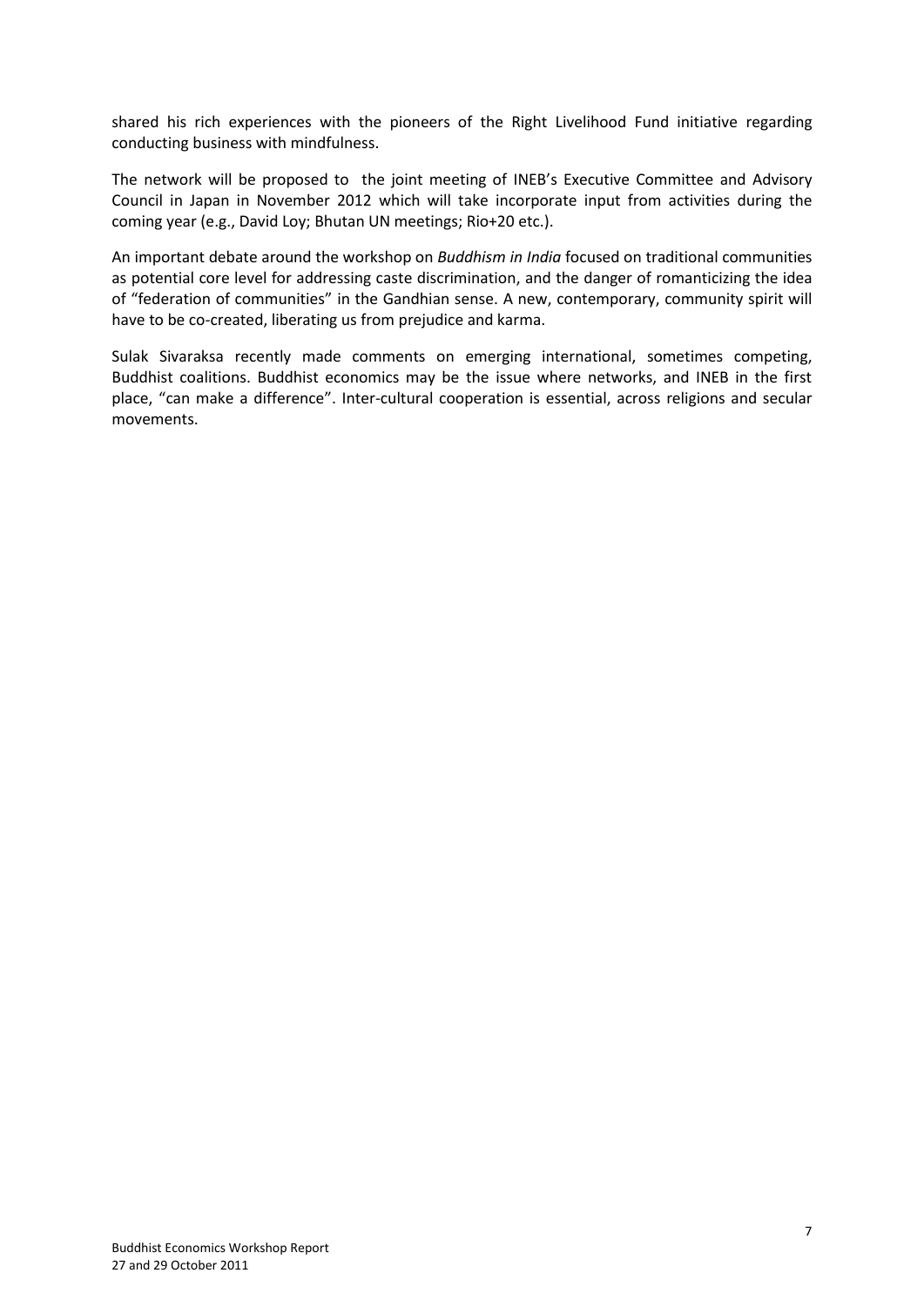# **Financial Report**

### **Buddhist Economic Platform The Statement of Income and Expenditure 20 - 24 October 2011**

|                                   | Baht       |
|-----------------------------------|------------|
| Income Sources                    |            |
| Grant - Niwano Peace Foundation   | 264,915.00 |
| Other Income                      |            |
| Total Income                      | 264,915.00 |
|                                   |            |
| Expenditures                      |            |
| <b>Travel Expense</b>             | 184,874.08 |
| Food for workshop                 | 62,360.00  |
| Documentation                     | 3,000.00   |
| Honorarium for resource person    | 15,590.00  |
| Bank fee                          | 500.00     |
| Total Expenditures                | 266,324.08 |
| Income Over(Less)than Expenditure | 1,409.08   |
|                                   |            |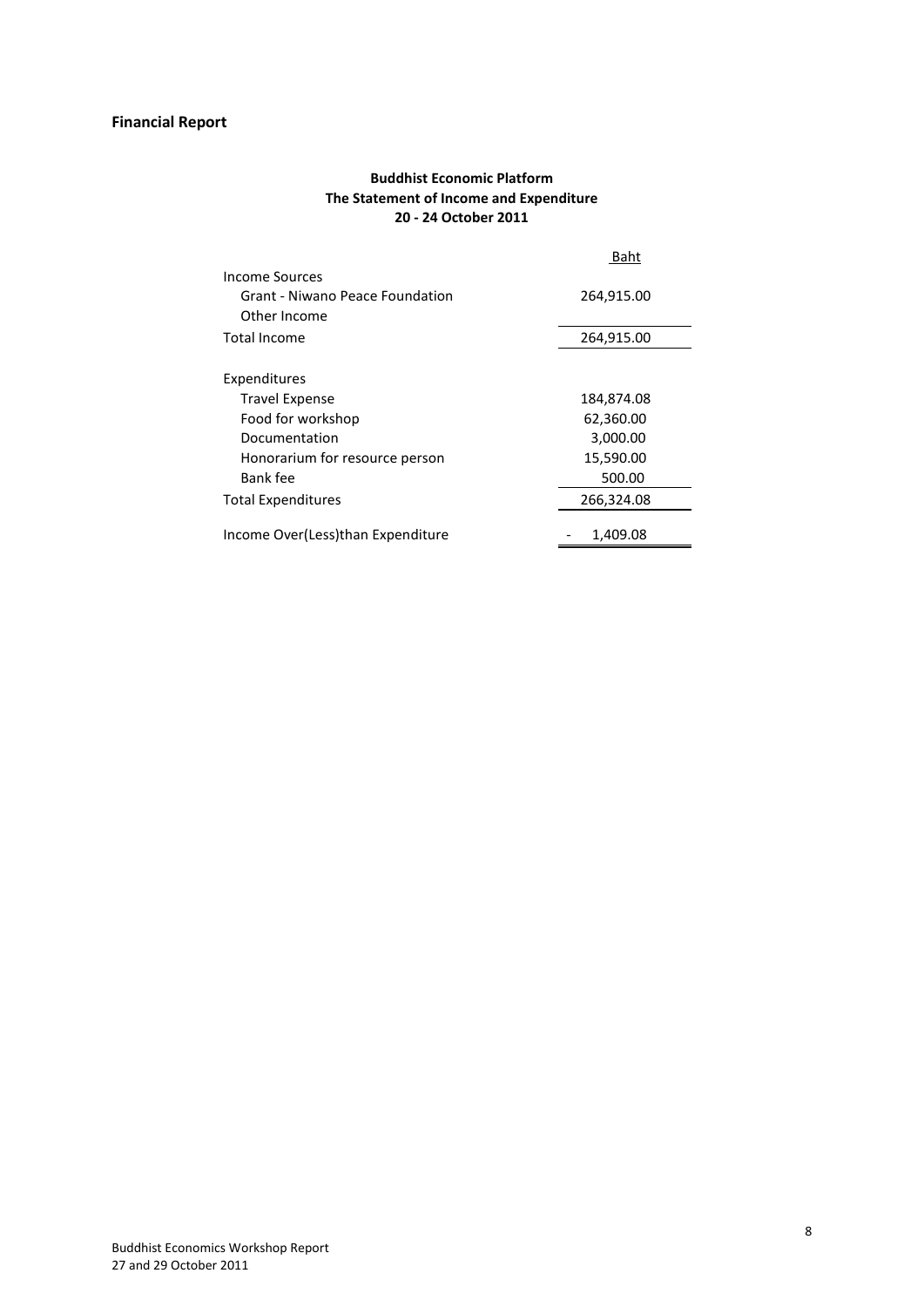### **Appendix**

### *Overview of New Academic Insights and Emerging Networks Professor Apichai Puntasen Former Dean, Faculty of Economics, Thammasat University, Bangkok, Thailand*

The heart of the well-founded presentation of professor Apichai depends on their scientific base, the core values, the way to gain happiness and the outcome.

| <b>Mainstream economics</b>                                                  | <b>Buddhist economics</b>                                                                                                              |  |
|------------------------------------------------------------------------------|----------------------------------------------------------------------------------------------------------------------------------------|--|
| Scientific base                                                              |                                                                                                                                        |  |
| Based on Newtonian physics                                                   | Mind based science                                                                                                                     |  |
| Core values                                                                  |                                                                                                                                        |  |
| Self-interest and competition                                                | Compassion and cooperation                                                                                                             |  |
| The way to gain more happiness                                               |                                                                                                                                        |  |
| More consumption                                                             | Moderate consumption and more giving to the ones<br>who are still in pain. The best form of giving is the<br>giving of paňňa (wisdom). |  |
| Outcome                                                                      |                                                                                                                                        |  |
| Dwindling resources and more hazardous waste<br>leading to human catastrophe | More resources available and less waste and<br>more happiness for all living beings                                                    |  |

According to professor Apichai, inequality and injustice are relatively minor problems in Buddhism as they are not causes but effects. Nonetheless, a Buddhist must not take a lukewarm position when confronted with immediate injustice and inequality as one contributes to causing the situation to continue by in-action. However, instead of confronting the situation head-on, one should carefully examine the situation and identify the deeper causes, as well as trying to address them with *pañña*  (wisdom) in a peaceful way. This point of view raises the question on what should be the specific role of INEB in realizing Buddhist economics.

As it becomes obvious that Buddhist economics can save the world in a non-violent way, Buddhist economics can be realized by INEB as an 'alternative approach' to confronting illusion and ignorance spread by the mainstream economics. Taking on this task alone is quite a heavy challenge for INEB and INEB should not ignore the immediate problems of social injustice and inequality. Nevertheless, it should not devote most of its efforts to these minor battles, if it wants to win the major "war". In fact, if the major challenge is met, minor challenges will consequently dissolve.

The keyword for this major challenge is "giving", and the best kind of giving is giving *pañña* = wisdom. Giving *pañña* is an ethical stand that can be shared by most religions and other major beliefs. The first step that INEB should take is to accumulate its own *pañña*, the way Buddha and his followers did by developing their own mind while living at the edge between the village and the forest. Then, INEB should start to give *pañña* directly or indirectly through actual practice bit by bit, the way Buddha and his followers did in the past.

How to implement such wisdom accumulating relationship in actual practice?